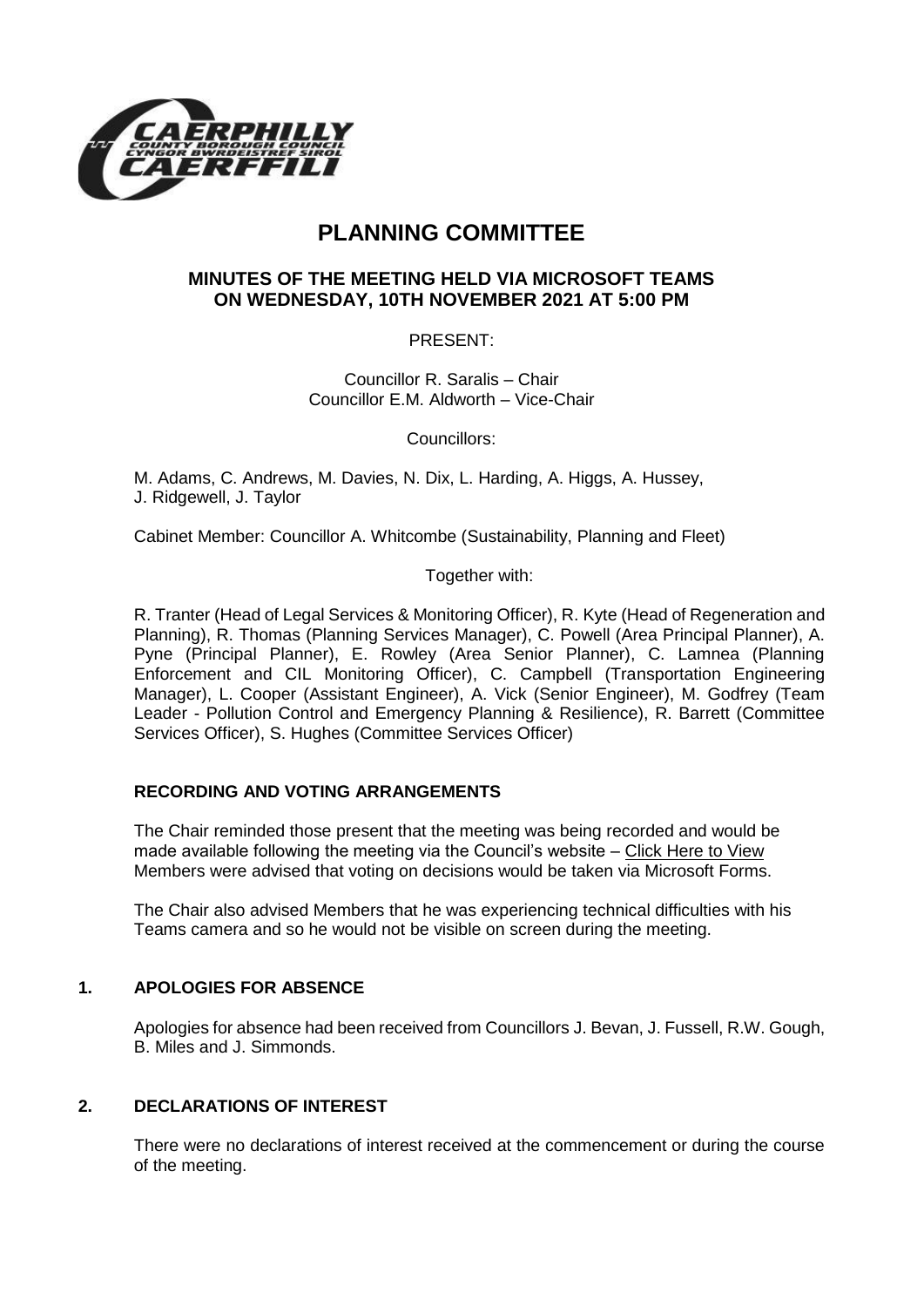# **3. MINUTES – 13TH OCTOBER 2021**

It was moved and seconded that the minutes of the meeting held on the 13th October 2021 be agreed as a correct record and by way of Microsoft Forms (and in noting there were 11 for, 0 against and 0 abstentions) this was unanimously agreed.

RESOLVED that the minutes of the Planning Committee held on 13th October 2021 (minute nos. 1-4) be approved as a correct record.

# **4. PREFACE ITEM APPLICATION NO. 20/0702/FULL - GELLIARGWELLT UCHAF FARM, GELLIGAER ROAD, GELLIGAER, HENGOED, CF82 8FY**

The Planning Case Officer presented the preface report, which contained the Officer's recommendation to grant the application as per the original report and set out a suggested reason for refusal based on the concerns of Members at the previous Planning Committee meeting on 3rd November 2021. Members were also referred to correspondence circulated to the Committee from objectors ahead of the meeting which suggested several alternative reasons for refusal.

Following consideration of the application, it was moved and seconded that the application be refused for the alternative reason as set out at the meeting relating to the site's proximity within the Mynydd Eglwysilan Special Landscape Area and the Gelligaer, Penybryn and Penpedairheol Green Wedge, and its close proximity to the Waun Rhydd, Gelligaer Site of Importance for Nature Conservation, and the negative impact the proposals would have on the local environment, contrary to both the Minerals Technical Advice Note (Wales)1: Aggregates, and the relevant policies of the Caerphilly County Borough Local Development Plan up to 2021 - Adopted November 2010.

A Member asked if the mover and seconder of the motion would consider incorporating the suggested reason for refusal as set out in the preface report into the motion in order to provide two reasons for refusal rather than one. Following debate, the Member withdrew this request.

Voting on the motion then took place by way of Microsoft Forms, and in noting there were 9 for, 1 against and 0 abstention, the motion to refuse the application was carried by the majority present.

RESOLVED that the application be REFUSED for the reason that given the site's location within the Mynydd Eglwysilan Special Landscape Area and the Gelligaer, Penybryn and Penpedairheol Green Wedge, and its close proximity to the Waun Rhydd, Gelligaer Site of Importance for Nature Conservation, it has not been clearly demonstrated that the benefits of the proposal, in terms of need for the mineral resource, outweigh the negative impacts on the local environment. As such, the proposal is contrary to both the Minerals Technical Advice Note (Wales)1: Aggregates, and Policies CW4, NH1.3, SI 1.12 and NH 3.53 of the Caerphilly County Borough Local Development Plan up to 2021 - Adopted November 2010.

Councillor L. Harding did not participate in the vote as he lost connection during the course of the item and the vote on the motion.

Councillors R. Saralis, E.M. Aldworth, M. Davies and J. Ridgewell confirmed that they would defend the decision of the Planning Committee in the event of any appeal.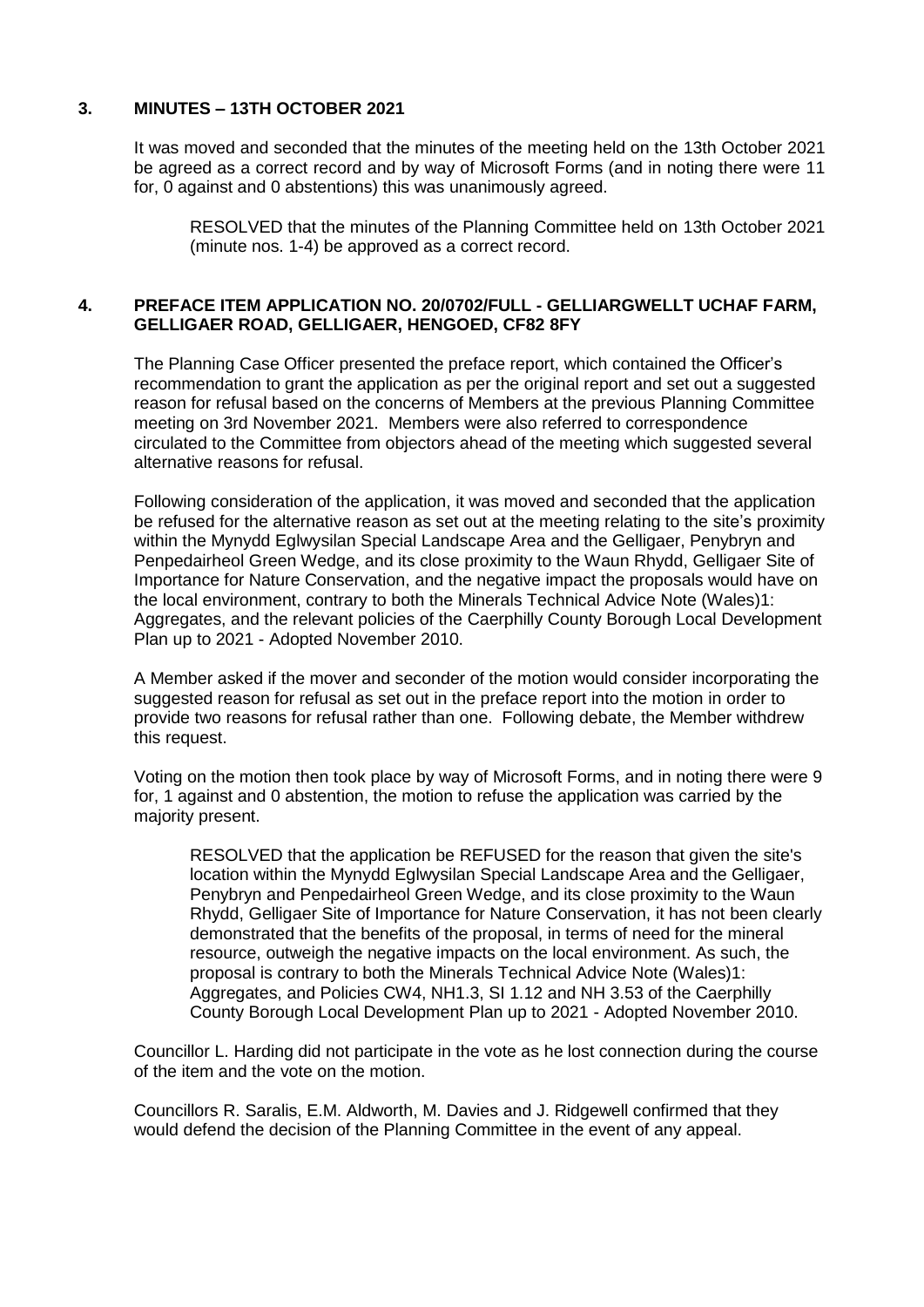# **5. APPLICATION NO. 18/1077/FULL - LLYS IFOR, CRESCENT ROAD, CAERPHILLY**

The Planning Case Officer presented the application, with it confirmed in the accompanying report that the recommendation in respect of the proposal had taken full account of, and was in conformity with, both Future Wales and Planning Policy Wales Edition 11.

Following consideration of the application it was moved and seconded that subject to the conditions contained in the Officer's report, together with an additional condition relating to the provision to allow for future installation of electric charging points for vehicles, the recommendation in the Officer's report be approved. By way of Microsoft Forms (and in noting there were 11 for, 0 against and 0 abstentions) this was unanimously agreed.

#### RESOLVED that:-

(i) subject to the conditions contained in the Officer's report and the following additional condition the application be GRANTED;

#### Additional Condition (15)

Prior to works commencing on site details shall be submitted for a minimum of 50% of the parking spaces to be constructed to make provision to allow for the future installation of electric charging points for vehicles. The development shall thereafter be carried out in accordance with the approved details.

#### Reason

In order to ensure that adequate mitigation is provided in respect of air quality in the interests of residential amenity.

- (ii) the applicant be advised that many species of bat depend on buildings for roosting, with each having its own preferred type of roost. Most species roost in crevices such as under ridge tiles, behind roofing felt or in cavity walls and are therefore not often seen in the roof space. Bat roosts are protected even when bats are temporarily absent because, being creatures of habit, they usually return to the same roost site every year. Bats are protected under The Conservation of Habitats and Species Regulations 2010 (as amended), which implements the EC Directive 92/43/EEC in the United Kingdom, and the Wildlife and Countryside Act 1981 (as amended). Please be advised that, if bats are discovered, all works should stop immediately and Natural Resources Wales (NRW) should be contacted for advice on any special precautions before continuing;
- (iii) the applicant be advised that the proposed development lies within an area that has been defined by the Coal Authority as containing potential hazards arising from former coal mining activity at the surface or shallow depth. These hazards can include: mine entries (shafts and adits); shallow coal workings; geological features (fissures and break lines); mine gas and former surface mining sites. Although such hazards are seldom readily visible, they can often be present and problems can occur in the future, particularly as a result of new development taking place.

It is recommended that information outlining how former mining activities may affect the proposed development, along with any mitigation measures required (for example the need for gas protection measures within the foundations), is submitted alongside any subsequent application for Building Regulations approval (if relevant).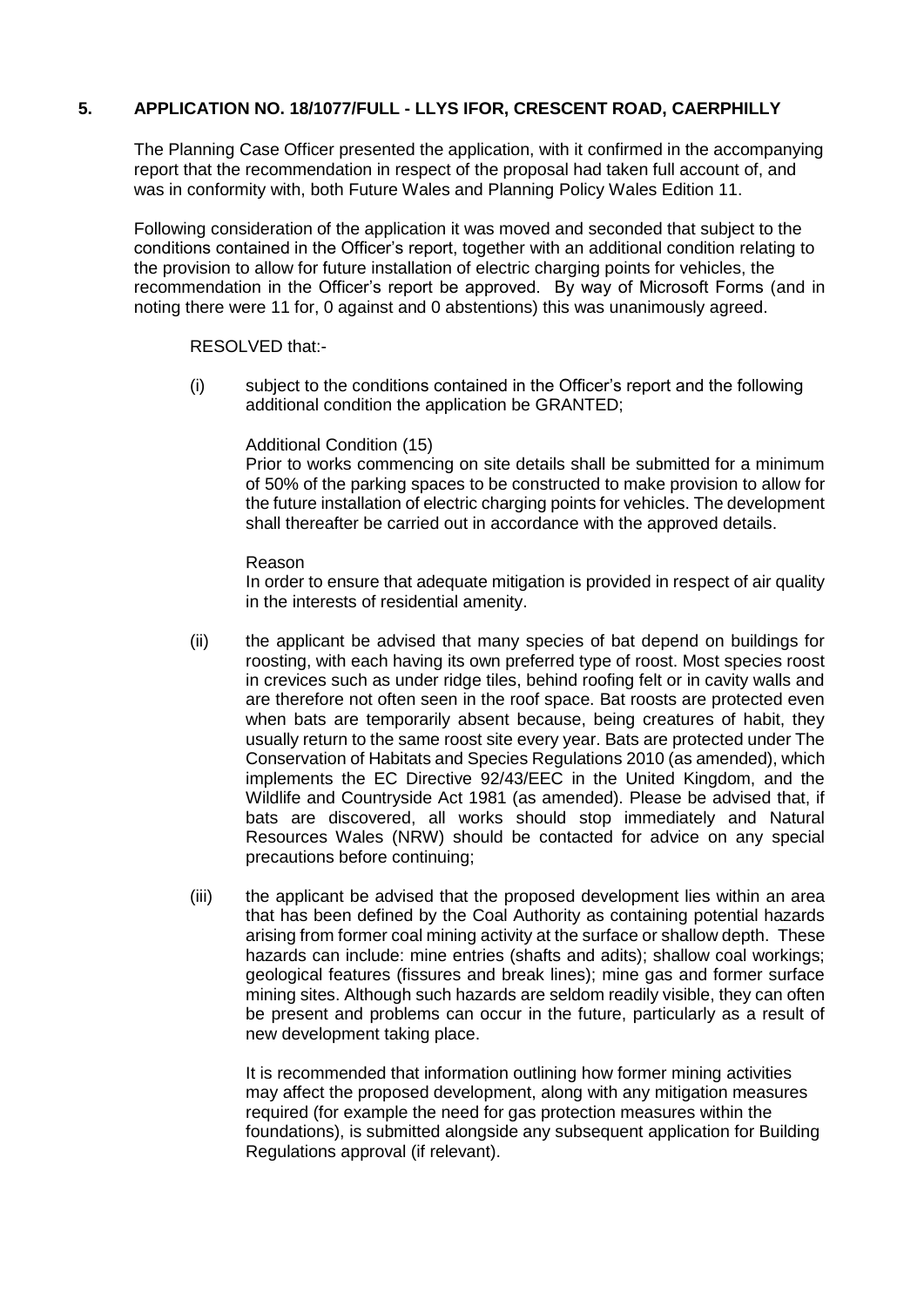Any form of development over or within the influencing distance of a mine entry can be dangerous and raises significant land stability and public safety risks. As a general precautionary principle, the Coal Authority considers that the building over or within the influencing distance of a mine entry should be avoided. In exceptional circumstance where this is unavoidable, expert advice must be sought to ensure that a suitable engineering design which takes into account all the relevant safety and environmental risk factors, including mine gas and mine-water. The applicant's attention is drawn to the Coal Authority Policy in relation to new development and mine entries available on the Coal Authority Website – [new development and mine](http://www.gov.uk/government/publications/building-on-or-within-the-influencing-distance-of-mine-entries)  [entries](http://www.gov.uk/government/publications/building-on-or-within-the-influencing-distance-of-mine-entries)

Any intrusive activities which disturb or enter any coal seams, coal mine workings or coal mine entries (shafts and adits) requires a Coal Authority Permit. Such activities could include site investigation boreholes, excavations for foundations, piling activities, other ground works and any subsequent treatment of coal mine workings and coal mine entries for ground stability purposes. Failure to obtain a Coal Authority Permit for such activities is trespass, with the potential for court action. If any coal mining features are unexpectantly encountered during development, this should be reported immediately to the Coal Authority on 0345 762 6848. Further information is also available on the [Coal Authority website;](https://www.gov.uk/government/organisations/the-coal-authority)

(iv) The application be advised of the need to comply with their duties in section 71ZB (notification of initiation of development and display of notice: Wales) of the Town and Country Planning Act 1990. The duties include:

#### Notice of initiation of development:

Before beginning any development to which this planning permission relates, notice must be given to the local planning authority in the form set out in Schedule 5A to the town and Country Planning (development Management procedure) (Wales) Order 2012 or in a form substantially to the like effect. The form sets out the details which must be given to the local planning authority to comply with this duty.

# Display of Notice:

The person carrying out the development to which this planning permission relates must display at or near the place where the development is being carried out, at all times when it is being carried out, a notice of this planning permission in the form set out in Schedule 5B to the Town and country Planning (Development Management Procedure) (Wales) Order 2012 or in a form substantially to the like effect. The form sets out the details the person carrying out development must display to comply with this duty.

The person carrying out the development must ensure the notice is:

- (a) Firmly affixed and displayed in a prominent place at or near the place where the development is being carried out;
- (b) legible and easily visible to the public without having to enter the site; and
- (c) printed on durable material. The person carrying out development should take reasonable steps to protect the notice (against it being removed, obscured or defaced) and, if need be, replace it;
- (v) the applicant be advised of the attached comments from Dwr Cymru/Welsh Water.